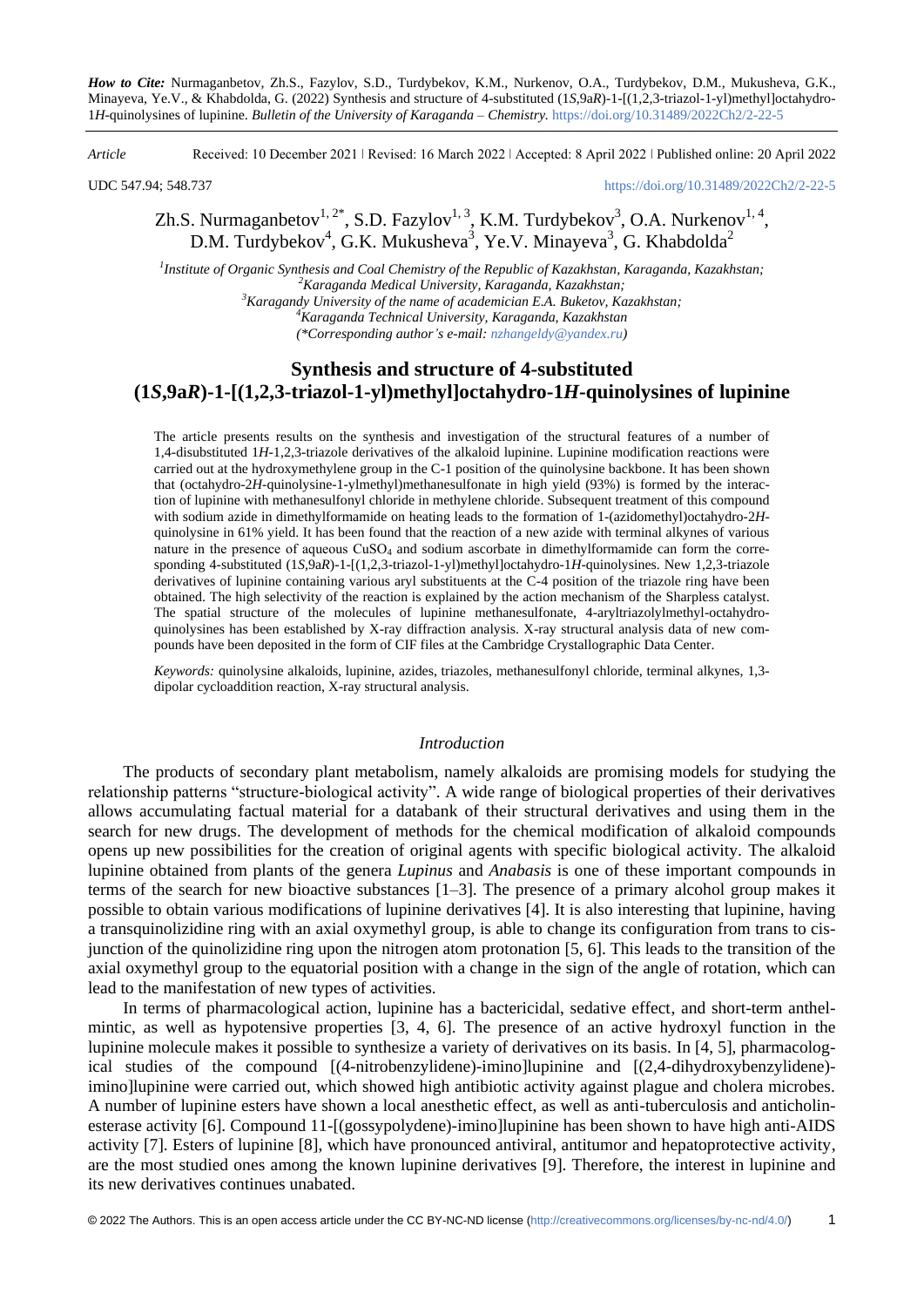The synthesis and investigation of lupinine triazole derivatives is one of the poorly studied and promising directions for modifying the lupinine structure. It is known that compounds with triazole moieties have a wide range of applications in the production of pharmaceuticals, photoactive chemicals dyes, and agricultural chemicals [10, 11]. Recently, the search for compounds with antiviral activity is an extremely urgent task due to the global COVID-19 pandemic. Particular importance is attached to the search for broad-spectrum antiviral agents capable of suppressing the replication of various viruses. Compounds with anti-HIV, antiantiviral, and antihistaminic activity have been identified among 1,2,3-triazole derivatives; it should be noted that they also inhibit β3-adrenergic receptors selectively [12–14]. The creation of medicines on their basis that will be used in the treatment of socially significant infectious diseases of viral etiology is one of the most important tasks of modern pharmaceutical chemistry.

The aim of this work is to synthesize 4-substituted (1*S*,9a*R*)-1-[(1,2,3-triazol-1-yl)methyl]octahydro-1*H*-quinolysines of lupinine alkaloid using the "click"-reaction technology and study the structure of new synthesized compounds by  ${}^{1}H$ -,  ${}^{13}C$ - and two-dimensional NMR spectra, namely COSY ( ${}^{1}H$ - ${}^{1}H$ ) and HMQC  $({}^{I}H-{}^{13}C)$ , as well as X-ray analysis.

#### *Experimental*

IR spectra were recorded on a Vector-22 Fourier spectrometer in KBr pellets. <sup>1</sup>H and <sup>13</sup>C NMR spectra were recorded on a Bruker AV-400 (400 and 101 MHz, respectively) and Bruker DRX-500 (500 and 125 MHz, respectively) spectrometers. The compounds spectra were recorded in CDCl<sub>3</sub>, the signal of which  $(\delta_c=76.9 \text{ ppm})$  and the residual signal of CHCl<sub>3</sub> ( $\delta_H=7.24 \text{ ppm}$ ) were used as an internal standard.

The structure of the obtained compounds was established by analyzing the  ${}^{1}H$  and  ${}^{13}C$  NMR spectra, the signal multiplicity in the <sup>13</sup>C NMR spectra was determined from the spectra recorded in the J-modulation mode (JMOD). The signals assignment in the spectra was carried out using various correlation spectroscopy  ${}^{1}H$ <sup>1</sup>H (COSY), and  ${}^{1}H$ <sup>13</sup>C (HMBC, HSQC) using literature data for the quinolysine backbone. When describing the spectra, we used the numbering of the core atoms given in structure (**1**). Specific rotation values were measured on a PolAAr 3005 polarimeter. High-resolution mass spectra were recorded on a DFS ThermoScientific mass spectrometer (evaporator temperature 200–250 °C, EI ionization, 70 eV). Melting points were determined on a Mettler Toledo FP900 thermosystem. X-ray structural analysis of compounds (**2**, **5a**, **5b**) was carried out on an Xcalibur, Ruby diffractometer with a CCD detector (CuKα radiation, graphite monochromator,  $\lambda$  1.54184 Å, ω-scanning). Processing of the initial array of measured intensities and the absorption was carried out using the CrysAlisPro software (multi-scan) [15].

The structure was solved by a direct method. The positions of non-hydrogen atoms were refined in the anisotropic approximation using full-matrix least squares. Hydrogen atoms were placed in geometrically calculated positions and their positions were refined in the isotropic approximation with fixed positional and thermal parameters ("rider" model). The structures were determined by a direct method and refined using the SHELXS-2014 and SHELXL-2014 software packages [16]. Spectral-analytical studies were carried out at the Chemical Service Center for Collective Use of the Siberian Branch of the Russian Academy of Sciences.

The reaction progress was monitored by TLC on Sorbfil UV-254 plates using chloroform, chloroform – ethanol, 10:1 systems. Detection was carried out in an iodine chamber and in UV light. The reaction products were isolated by recrystallization or using column chromatography on Acros silicagel (0.035–0.240 mm), eluents CHCl<sub>3</sub>; CHCl<sub>3</sub> – EtOH, 100:1  $\rightarrow$  10:1).

The reagents used in the work were sodium azide, 4-methoxyphenylacetylene (**4a**), *m*-tolylacetylene  $(4b)$ . They were purchased from Alfa Aesar. Solvents (chloroform, DMF) and Et<sub>3</sub>N were purified according to standard methods; DMF was additionally distilled in a stream of argon immediately before carrying out the reactions.

*(Octahydro-2H-quinolysine-1-ylmethyl)methanesulfonate* (**2**). A solution of methanesulfonyl chloride  $(4.8 \text{ g}, 42 \text{ mmol})$  in 20 ml of CH<sub>2</sub>Cl<sub>2</sub>. was added dropwise to an ice bath-cooled solution of lupinine  $(1)$ (3.54 g, 21 mmol) and triethylamine (6.36 g, 63 mmol) in  $CH_2Cl_2$  (200 ml). The reaction mixture was stirred for 30 min while cooling to 0°C and for 6 h at room temperature, then washed with saturated sodium chloride solution ( $2\times20$  ml), dried over anhydrous MgSO<sub>4</sub>, the drying agent was filtered off; the solvent was distilled off in a vacuum. The residue was chromatographed on a silicagel column (chloroform, chloroformethanol, 50:1). Yield was 4.84 g (93%). Cream crystals are obtained; m.p. is 57–58 °C (from ether).  $[\alpha]_D^2$ <sup>5</sup>  $-21.6$  (c 1.4, CHCl<sub>3</sub>). IR spectrum (KBr), v, cm<sup>-1</sup>: 1184, 1336 (OSO<sub>2</sub>), 2740, 2757, 2798 (quinolizidine). <sup>1</sup>H NMR spectrum (400 MHz, CDCl<sub>3</sub>),  $\delta$ , ppm (J, Hz): 1.12–1.26 (1H, m, H-2a); 1.28-1.51 (5H, m, H-2e, 8a, 8e, 3a, 7a); 1.54 (1H, m, H-9a); 1.59-1.77 (2H, m, H-3e, 7e); 1.84-2.02 (5H, m, H-1.4a, 6a, 9e, 9a); 2.73-2.80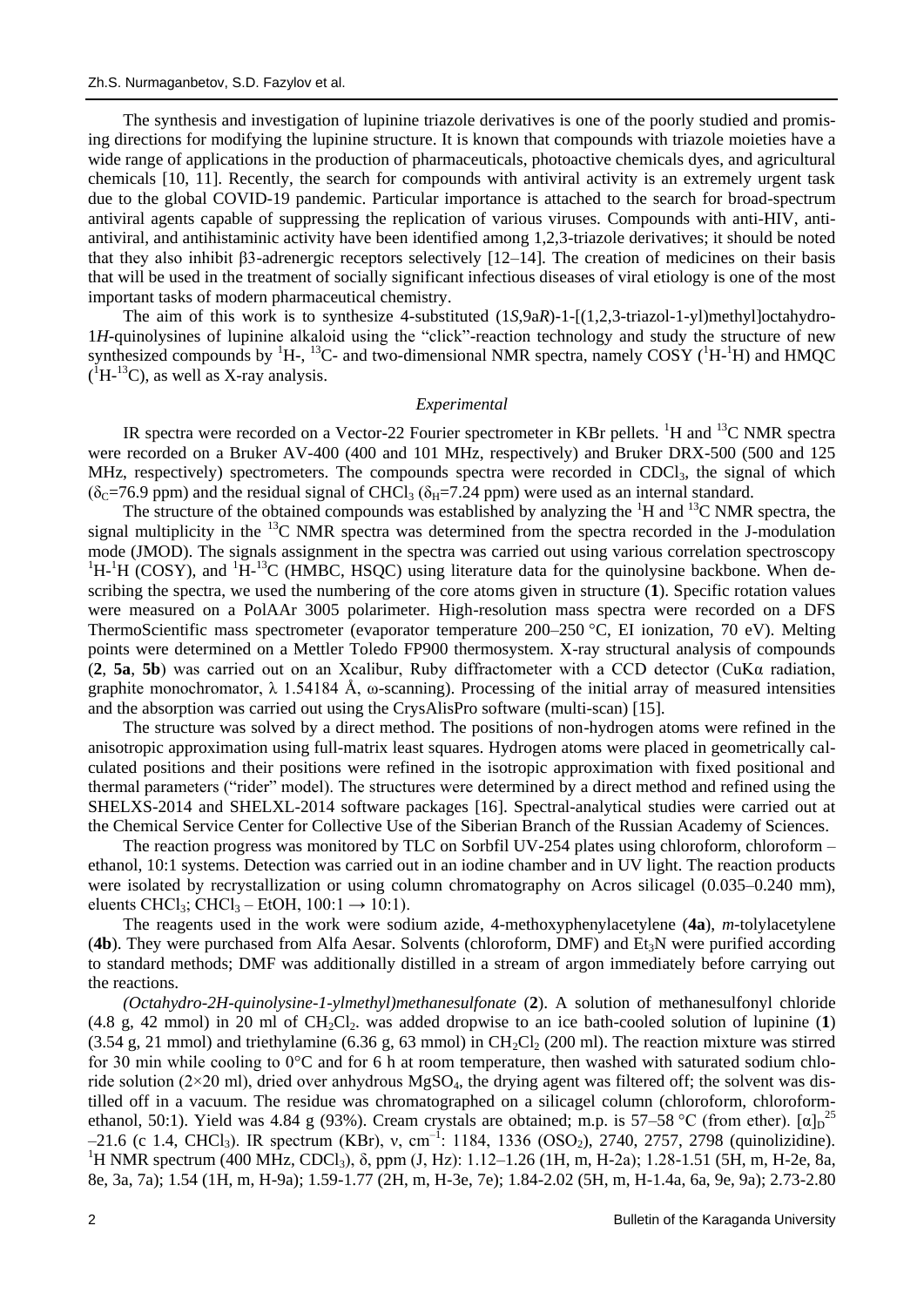$(2H, m, H-4e, 6e)$ ; 2.97 (3H, s, CH<sub>3</sub>); 4.37 (1H, dd, J = 10.6, J = 9.8, H-10); 4.47 (1H, dd, J = 10.6, J = 5.3, H-10). <sup>13</sup>C NMR spectrum (101 MHz, CDCl3), δ, ppm: 20.6 (С-3); 24.7; 25.4 C-7.8); 26.3 (C-2); 29.8 (C-9); 37.0 (CH3); 38.0 (C-1); 56.8; 57.1 (C-4.6); 64.0 (C-9a); 69.5 (C-10). Mass spectrum, m/z (I, %): 248 (1), 247 (7), 153 (10), 152 (100), 150 (3), 98 (6). Found, m/z: 247.1238  $[M]^{\dagger}$ . C<sub>11</sub>H<sub>21</sub>NO<sub>3</sub>S. Calculated, m/z: 247.1237.

*X-ray structural study of compound* (**2**). The main crystallographic data and characteristics of the X-ray diffraction experiment are presented in Table 1. The XRD data in the form of a CIF file were deposited at the Cambridge Crystallographic Data Center (deposit CCDC 2087144).

*1-(Azidomethyl)octahydro-2H-quinolysine* (**3**). A mixture of compound (**2**) (4.84 g, 20 mmol) and sodium azide 3.44 g (53 mmol) in DMF (50 ml) was stirred at 70 °C for 5 h (TLC control). After the end of the reaction, the solvent was removed from the reaction mixture, the residue was dissolved in  $CH<sub>2</sub>Cl<sub>2</sub>$ , washed with a saturated sodium chloride solution, dried over anhydrous MgSO<sub>4</sub>, the desiccant was filtered, the solvent was distilled in vacuum, the residue was chromatographed on a column with silicagel (chloroformethanol, 50:1). Yield was 2.33 g (60%). Light yellow mobile liquid was obtained.  $[\alpha]_D^2$ <sup>6</sup> –29.85 (s 2.4, chloroform). IR spectrum, v, cm<sup>-1</sup>: 1269, 2096 (N=N), 2744, 2762, 2804 (quinolizidine). <sup>1</sup>H NMR spectrum (400 MHz, CDCl3), δ, ppm (J, Hz): 1.12–1.26 (1H, m, H-2а); 1.30-1.57 (6H, m, H-8a, 8e, 9a, 9e, 3a, 7a); 1.58-1.76 (3H, m, H-2e, 3e, 7e); 1.80-1.99 (4H, m, H-1.4a, 6a, 9a); 2.72-2.82 (2H, m, H-4e, 6e); 3.42 (1H, dd, J = 12.6, J = 9.6, CH<sub>2</sub>-10); 3.54 (1H, dd, J = 12.6, J = 5.3, CH<sub>2</sub>-10). <sup>13</sup>C NMR spectrum (125 MHz, CDCl3), δ, ppm: 20.7 (С-3); 24.9 (C-8); 25.4 (C-7); 27.3 (C-2); 29.6 (C-9); 38.2 (C-1); 50.4 (C-10); 56.8; 57.2 (C-4.6); 64.3 (C-9a). Mass spectrum, m/z (I, %): 194 (2), 153 (10), 152 (100), 137 (7), 136 (5), 98 (12), 84 (7), 83 (9), 82 (6), 55 (10), 41 (14). Found, m/z: 194.1528 [M]<sup>+</sup>. C<sub>10</sub>H<sub>18</sub>N<sub>4</sub>. Calculated, m/z: 194.1526.

*Synthesis of compounds* (**5a**,**b**) *(General method).* A mixture of azide (**3**) (0.29 g, 1.5 mmol), substituted acetylene ( $4a,b$ ) (1.35 mmol),  $CuSO<sub>4</sub> \times 5H<sub>2</sub>O$  (0.017 g, 0.0675 mmol) and sodium ascorbate (0.013 g, 0.0675 mmol) in DMF (4 ml) was stirred at 75°C for 4-6 h (TLC control). The precipitate formed upon cooling was filtered off, washed with hexane, and dried to obtain triazoles (**5a**,**b**). The solvent was distilled off in vacuum to isolate triazoles (**5a**,**b**); the residue was chromatographed on a silicagel column (eluent chloroform, mixture of chloroform with ethanol,  $100:1 \rightarrow 10:1$ ).

*(1S,9aR)-1-{[4-(4-Methoxyphenyl)-1H-1,2,3-triazole-1-yl]methyl}octahydro-1H-quinolysine* (**5a**). Yield was 0.35 g (83 %). There are obtained white crystals; m.p. was  $177-178$  °C (from ethyl acetate).  $\left[\alpha\right]_D^2$ <sup>6</sup> -16.9  $(c \ 0.8, \text{ chloroform})$ . IR spectrum, v, cm<sup>-1</sup>: 829, 920, 1443, 1458, 1498, 1560, 1618, 3097 (C=C, C=N); 1008, 1132, 1246 (C–O); 2761, 2804 (quinolizidine). <sup>1</sup>H NMR spectrum (400 MHz, CDCl3), δ, ppm (J, Hz): 1.17– 1.40 (3H, m, H-2a, 2e, 8a); 1.40–1.64 (5H, m, H-8e, 9a, 9e, 3a, 7a); 1.73–1.90 (2H, m, H-3e, 7e); 1.92–2.05 (2H, m, H-4a, 6a); 2.06-2.10 (1H, m, H-9a), 2.22–2.26 (1H, m, H-1); 2.83–2.88 (2H, m, H-4e, 6e); 3.81 (3H, s, OCH<sub>3</sub>); 4.54 (1H, dd, J = 13.8, J = 5.5, H-10); 4.60 (1H, dd, J = 13.8, J = 12.5, H-10); 6.92 (2H, d, J = 8.6, H-3'', 5''); 7.61 (1H, s, H-5'); 7.73 (2H, d, J = 8.6, H-2'', 6''). <sup>13</sup>C NMR spectrum (101 MHz, CDCl<sub>3</sub>),  $\delta$ , ppm: 20.5 (С-3); 24.7; 25.4 (C-7.8); 26.1 (C-2); 29.5 (C-9); 39.1 (C-1); 48.4 (C-10); 55.2 OCH3); 56.9; 57.2 (C-4.6); 64.3 (C-9a); 114.1 (C-3ʹʹ, 5ʹʹ); 119.3 (C-5ʹ); 123.3 (C-1ʹʹ); 126.8 (C-2ʹʹ, 6ʹʹ); 147.2 (C-4ʹ); 159.4 (C-4ʹʹ). Mass spectrum, m/z (I, %): 328 (1), 327 (12), 226 (49), 152 (42), 151 (100), 150 (66), 138 (18), 137  $(14)$ , 136 (33), 111 (18), 96 (17), 83 (25), 41 (150). Found, m/z: 326.2100 [M]<sup>+</sup>. C<sub>19</sub>H<sub>26</sub>N<sub>4</sub>O. Calculated, m/z: 326.2101.

*X-ray structural study of compound* (**5a**). The main crystallographic data and characteristics of the X-ray diffraction experiment are presented in Table 1. The XRD data in the form of a CIF file were deposited at the Cambridge Crystallographic Data Center (deposit CCDC 2087145).

*(1S,9aR)-1-{[4-(m-Tolyl)-1H-1,2,3-triazole-1-yl]methyl}octahydro-1H-quinolysine* (**5b**). Yield was 0.52 g (80 %). There were obtained white crystals; m.p. was  $141-142$  °C (from ethyl acetate).  $[\alpha]_D^2$ <sup>6</sup> -13.8 (c 1.0, chloroform). IR spectrum, v, cm<sup>-1</sup>: 694, 791, 846, 1443, 1464, 1487, 1614, 3122 (C=C, C=N); 2763, 2804 (quinolizidine). <sup>1</sup>H NMR spectrum (500 MHz, CDCl<sub>3</sub>),  $\delta$ , ppm (J, Hz): 1.20–1.40 (3H, m, H-2a, e, 8a); 1.41–1.63 (5H, m, H-8 e, 9a, 9e, 3a, 7a); 1.74–1.91 (2H, m, H-3e, 7e); 1.94–2.02 (2H, m, H-4a, 6a); 2.06– 2.09 (1H, m, H-9a), 2.22–2.26 (1H, m, H-1); 2.37 (3H, s, CH3); 2.83–2.88 (2H, m, H-4e, 6e); 4.56 (1H, dd,  $J = 13.8$ ,  $J = 5.8$ ,  $H=10$ ); 4.61 (1H, dd,  $J = 13.8$ ,  $J = 11.2$ ,  $H=10$ ); 7.11 (1H, d,  $J = 7.5$ ,  $H=4$ ′′); 7.27 (1H, t,  $J = 7.5$ , H-5''); 7.58 (1H, dd,  $J = 7.5$ ,  $J = 1.6$ , H-6''); 7.66 (1H, s, H-5'); 7.72 (1H, d,  $J = 1.6$ , H-2''). <sup>13</sup>C NMR spectrum (125 MHz, CDCl<sub>3</sub>), δ, ppm: 20.5 (C-3); 21.3 (CH<sub>3</sub>); 24.7; 25.4 (C-7.8); 26.2 (C-2); 29.6 (C-9); 39.1 (C-1); 48.5 (C-10); 56.91; 57.2 (C-4.6); 64.3 (C-9a); 120.0 (C-5ʹ); 122.7; 126.2; 128.5; 128.6 (C-2ʹʹ, 4ʹʹ, 5ʹʹ, 6ʹʹ); 130.5 (C-1ʹʹ); 138.3 (C-3ʹʹ); 147.5 (C-4ʹ). Mass spectrum, m/z (I, %): 312 (1), 311 (9), 310 (42), 152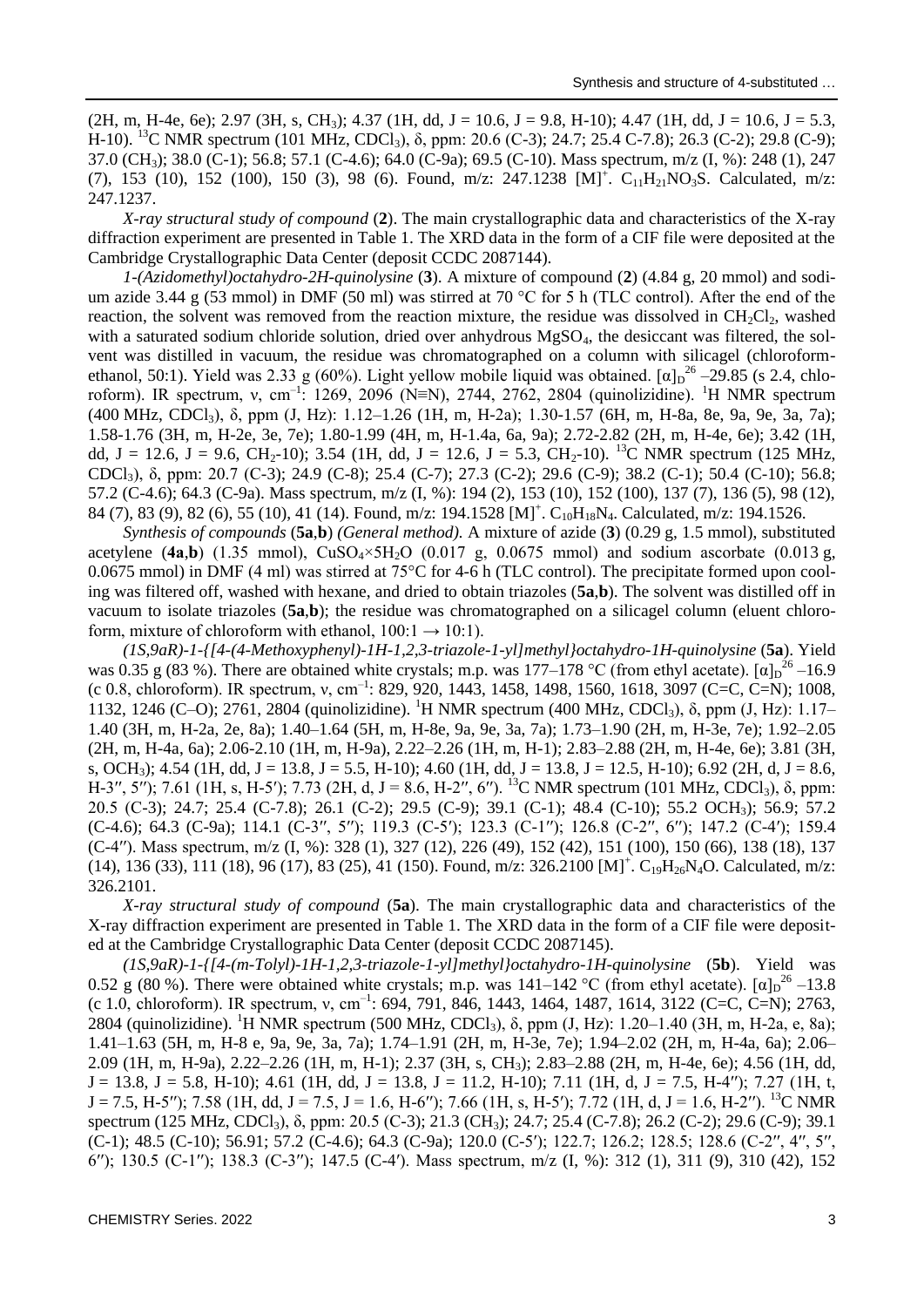$(28)$ , 151 (100), 150 (52), 138 (15), 136 (35), 83 (20). Found, m/z: 310.2155 [M]<sup>+</sup>. C<sub>19</sub>H<sub>26</sub>N<sub>4</sub>. Calculated, m/z: 310.2152.

### *Results and Discussion*

In this work, we describe the synthesis of lupinyl azide (**3**) and an unknown group of quinolysine alkaloids derivatives, containing a 1,2,3-triazole substituent. The synthesis of triazoles (**5a**) and (**5b**) was carried out by the reaction of 1,3-dipolar addition according to Huesgen in the presence of a Sharpless catalyst, which is a sodium ascorbate – copper (II) sulfate system. This method is convenient due to the fact that the addition of acetylene to an azide leads to the formation of 1,4-substituted triazoles, while a mixture of 1,4 and 1,5-isomers is formed during thermal cyclization [17].

When lupinine (**1**) interacts with methanesulfonyl chloride in the presence of triethylamine in methylene chloride, (octahydro-2*H*-quinolysine-1-ylmethyl)methanesulfonate (**2**) is formed smoothly upon cooling (yield is 93 %). Treatment of compound  $(2)$  with NaN<sub>3</sub> in DMF medium upon heating led to the formation of 1-(azidomethyl)octahydro-2*H*-quinolysine (**3**), which was isolated in 61 % yield as a result of column chromatography on silicagel.



The reaction of lupinylazide (**3**) with arylalkynes [4-methoxyphenylacetylene (**4a**), *m*-tolylacetylene (4b)] proceeded smoothly in DMF in the presence of copper sulfate  $CuSO<sub>4</sub> \times 5H<sub>2</sub>O$  and sodium ascorbate (NaAsc) upon heating to 75 °C (TLC control). (1*S*,9a*R*)-1-[(1,2,3-triazole-1-yl)methyl]octahydro-2*H*quinolysines (**5a**, **b**), containing aryl substituents at C-4 position of 1,2,3-triazole ring, were isolated by the column chromatography on silicagel.



The high selectivity can be explained by the mechanism of this addition. The principle of the Sharpless catalyst operation is that the resulting monovalent copper, when reacted with acidic terminal acetylene, gives an acetylenide, which selectively coordinates with azides to form 1,4-substituted triazole ("click" reaction technology) [17, 18].

The composition and structure of the synthesized compounds were confirmed by IR,  $^{1}$ H and  $^{13}$ C NMR spectroscopy, mass spectrometry, and X-ray diffraction data. The presence of an azide substituent in structure  $(3)$  was confirmed by the IR spectrum data (an intense absorption band at 2096 cm<sup>-1</sup>, corresponding to the stretching vibrations of the azide group).

The  ${}^{1}H$  and  ${}^{13}C$  NMR spectra of the synthesized quinolysine 1,2,3-triazoles contain a characteristic set of signals from the quinolysine backbone and the corresponding substituent. In the high-field region ( $\delta$  1.17– 1.70 ppm), there are broad multiplet signals with an integrated intensity of 8H, which include protons of the lupinine core of both axial and equatorial orientations (H-2*a,e*, 8*a,e*, 9*a,e*, 3*a*, 7*a*).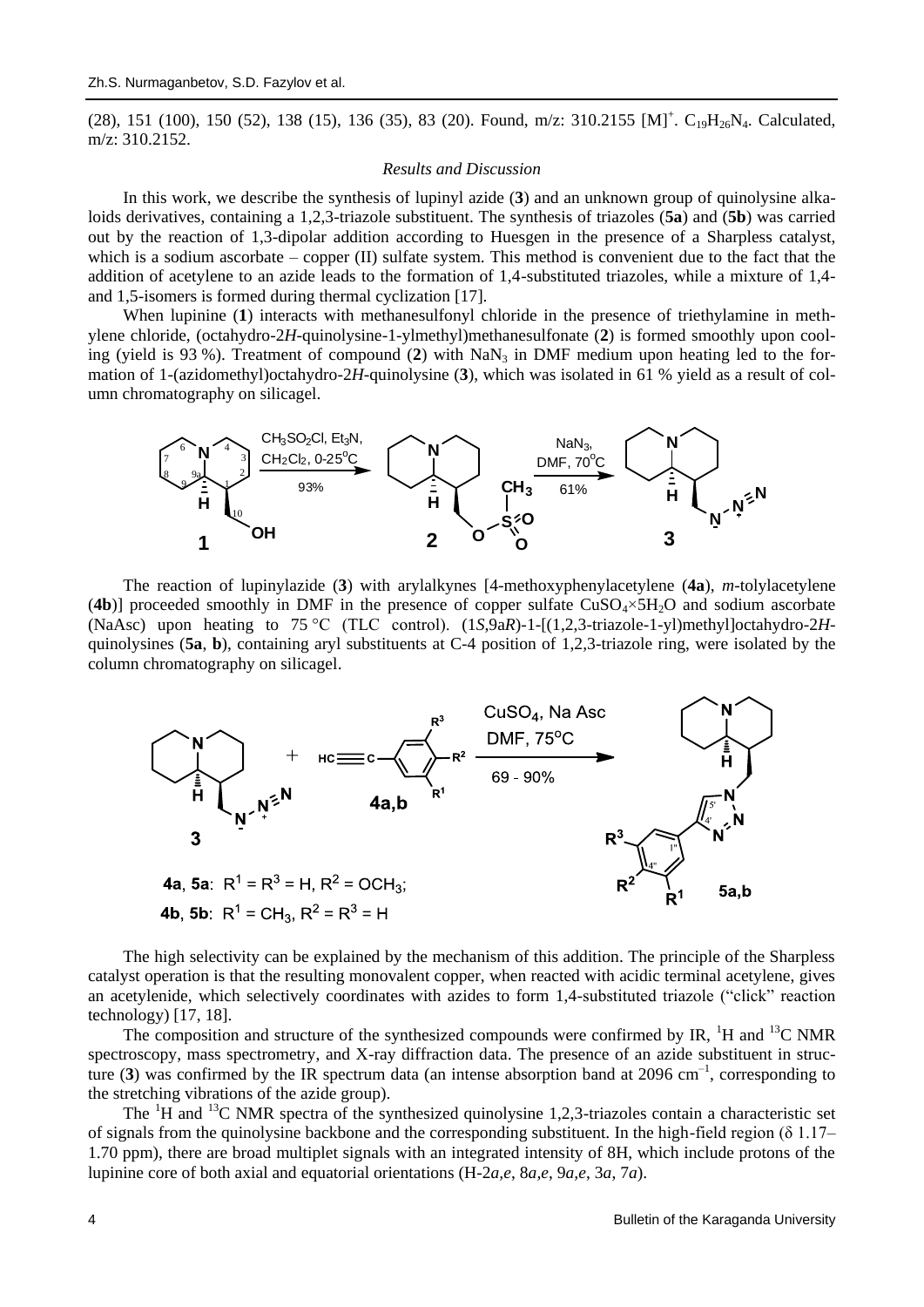The multiplet signal (δ 1.70–1.92 ppm) belongs to the equatorially oriented protons Н-3,7. Then the axial protons 4, 6 ( $\delta$  1.88–2.08 ppm), the nodal proton 9a ( $\delta$  2.05–2.18 ppm) and the C-1 proton ( $\delta$  2.18– 2.30 ppm) resonate. Equatorial protons 4, 6 are represented by a narrow multiplet in the range of δ 2.80– 2.88 ppm. The protons of the H-10 methylene group resonate in the form of two doublets of doublets in the range of  $\delta$  4.51–4.65 ppm. The proton of 1,2,3-triazole rings in the <sup>1</sup>H NMR spectra of compounds (**5a,b**) corresponds to a singlet signal located in the range of δ 7.37–7.71 ppm. The carbon atoms of the triazole ring in the <sup>13</sup>C NMR spectra correspond to signals at 119.3–122.4 (C-5) and 146.2–156.8 ppm (C-4) doublet and singlet, respectively (recording of the spectra in the JMOD mode). These data confirm the formation of 1,4-disubstituted 1*H*-1,2,3-triazoles as a result of the СuAAC reaction.

The mass spectra of all compounds contain peaks of molecular ions of various intensities. In the spectra of all synthesized quinolizidinotriazoles (5a,b), there is a peak of the fragmentary  $C_{10}H_{17}N$  ion (150– 151 a.u.), corresponding to the cleavage of the molecule at the C-10 atom of the quinolizidine backbone.

The spatial structure of (octahydro-2*H*-quinolysine-1-ylmethyl)methanesulfonate (**2**) and 1-[(4-aryl-1,2,3-triazole-1-yl)methyl]octahydro-1*H-*quinolysines (**5a**) and (**5b**) established by the X-ray diffraction method is shown in Fig. 1–3, respectively.



Figure 1. Structure of (octahydro-2*H*-quinolysine-1-ylmethyl)methanesulfonate (**2**) (thermal vibration ellipsoids are shown with a probability of 30%)



Figure 2. The structure of (1*S*,9a*R*)-1-{[4-(4-methoxyphenyl)-1*H*-1,2,3-triazole-1-yl]methyl}octahydro-2*H*-quinolysine (**5a**) (thermal vibration ellipsoids are shown with a probability of 30%)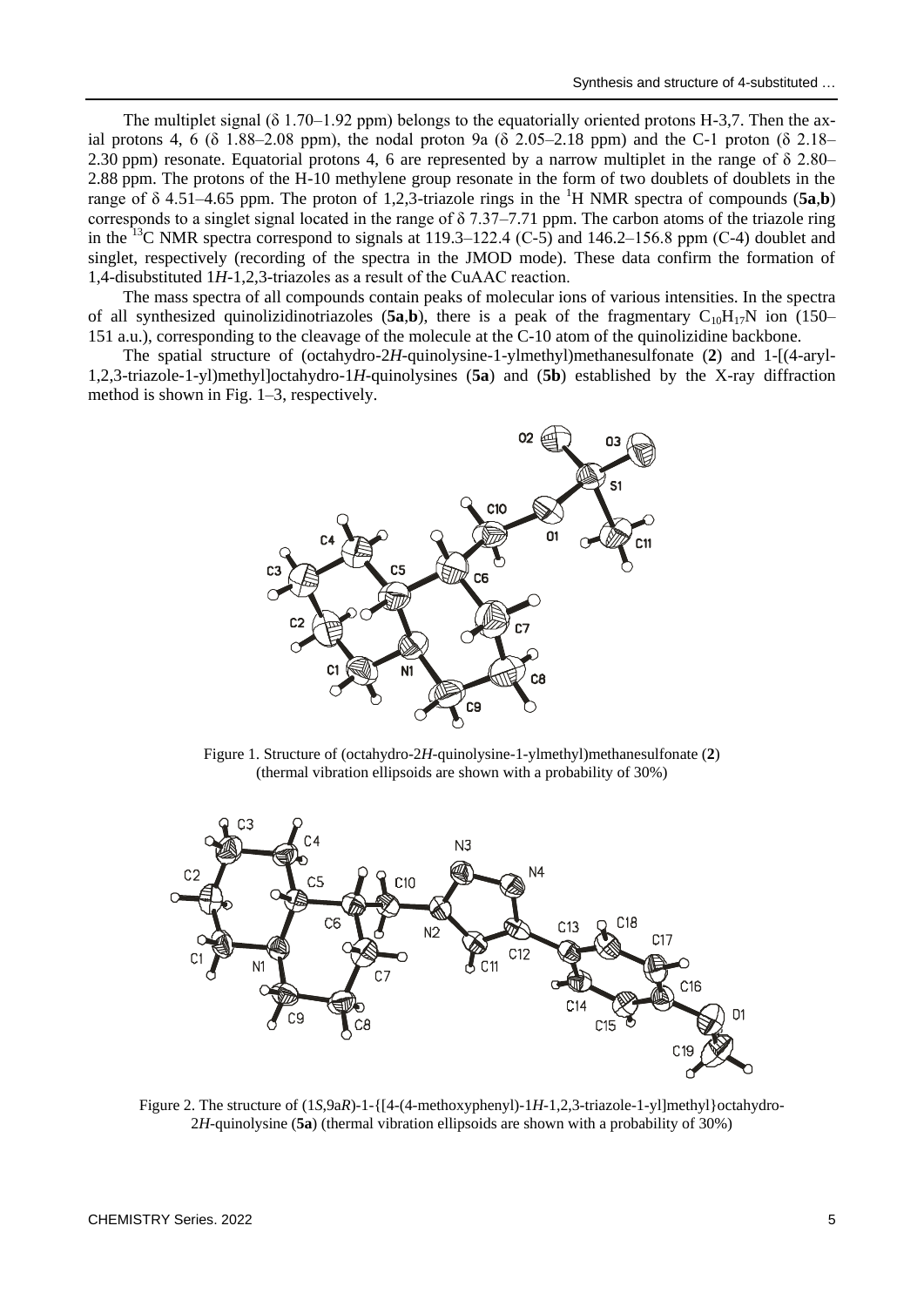

Figure 3. The structure of (1*S*,9a*R*)-1-{[4-(*m*-tolyl)-1*H*-1,2,3-triazole-1-yl]methyl}octahydro-1*H*-quinolysine (**5b**) (thermal vibration ellipsoids are shown with a probability of 30%)

The configurations of the C5 and C6 chiral centers are correlated with the absolute one in the crystal structure of lupinine chloride [19]. It follows from the data obtained that the bond lengths and bond angles in compounds (**2**), (**5a**), and (**5b**) are close to the usual ones [20]. The conformations of the six-membered rings N1, C1… C5 (A) and N1, C5… C9 (B) in the quinolizidine framework in compounds (**2**), (**5a**), and (**5b**) are close to those in the crystal structure of lupinine [19, 20]. Data on intracyclic torsion angles and parameters of asymmetry of cycles [19] are given in Table 1. Cycles A and B in two crystallographically independent molecules (**2-1**) and (**2-2**) of compound (**2**) as well as (**5a-1**) and (**5a-2**) of compound (**5a**), as well as in molecule (**5b**), are in a conformation close to a somewhat distorted chair.

In crystal (**2**), molecules (**2-1**) and (**2-2**) have different orientations of the sulfonyl group, namely the C5-C6-C10-O1 torsion angles are 177 and 76°, respectively. In two independent crystal molecules (**5a**) and in crystal (5b), the orientation of the 1,2,3-triazole ring is the same, namely the C6-C10-N2-N3 torsion angles are 53, 63, and 58°, respectively. The 1,2,3-triazole and phenyl rings in the molecules of compounds (**5a**) and (**5b**) are planar with an accuracy of no more than ± 0.013 Å. The angles between the planes of the triazole and aryl substituents are 23 and 21° in crystal (**5a**) and 27° in crystal (**5b**).

Table 1

| Compound                                                       | $(2-1)$                                           | $(2-2)$                                        | $(5a-1)$                                        | $(5a-2)$                                        | (5b)                                            | Lupinine                                        |  |
|----------------------------------------------------------------|---------------------------------------------------|------------------------------------------------|-------------------------------------------------|-------------------------------------------------|-------------------------------------------------|-------------------------------------------------|--|
| Angle                                                          | τ                                                 |                                                |                                                 |                                                 |                                                 |                                                 |  |
| Cycle N1-C1-C2-C3-C4-C5 (A)                                    |                                                   |                                                |                                                 |                                                 |                                                 |                                                 |  |
| N1-C1-C2-C3                                                    | $-58(2)$                                          | $-59(2)$                                       | $-57(1)$                                        | $-58(1)$                                        | $-58(2)$                                        | $-56.2$                                         |  |
| C1-C2-C3-C4                                                    | 55(2)                                             | 58(2)                                          | 56(1)                                           | 55(1)                                           | 56(2)                                           | 52.9                                            |  |
| C <sub>2</sub> -C <sub>3</sub> -C <sub>4</sub> -C <sub>5</sub> | $-55(2)$                                          | $-57(2)$                                       | $-57(1)$                                        | $-57(1)$                                        | $-57(2)$                                        | $-54.3$                                         |  |
| $C3-C4-C5-N1$                                                  | 56(2)                                             | 54(1)                                          | 59(1)                                           | 60(1)                                           | 58(2)                                           | 56.7                                            |  |
| C <sub>4</sub> -C <sub>5</sub> -N <sub>1</sub> -C <sub>1</sub> | $-54(2)$                                          | $-52(1)$                                       | $-58(1)$                                        | $-60(1)$                                        | $-59(1)$                                        | $-57.8$                                         |  |
| C5-N1-C1-C2                                                    | 57(2)                                             | 55(2)                                          | 58(1)                                           | 60(1)                                           | 60(1)                                           | 58.9                                            |  |
| Asymmetry<br>parameter<br>$(\Delta C_{\text{min}}$ , deg.)     | $\Delta C_S^{-1}$ =1.0<br>$\Delta C_2^{1,2}$ =1.5 | $\Delta C_s^2$ =1.7<br>$\Delta C_2^{2,3}$ =1.6 | $\Delta C_s^2$ =1.0<br>$\Delta C_2^{2,3} = 0.7$ | $\Delta C_s^3$ =1.6<br>$\Delta C_2^{2,3} = 0.7$ | $\Delta C_s^3 = 0.8$<br>$\Delta C_2^{3,4}$ =1.6 | $\Delta C_s^3$ =1.1<br>$\Delta C_2^{2,3} = 2.1$ |  |
| Cycle N1-C5-C6-C7-C8-C9 (B)                                    |                                                   |                                                |                                                 |                                                 |                                                 |                                                 |  |
| C9-N1-C5-C6                                                    | 55(2)                                             | 58(1)                                          | 57(1)                                           | 60(1)                                           | 59(1)                                           | 56.5                                            |  |
| N1-C5-C6-C7                                                    | $-54(2)$                                          | $-59(1)$                                       | $-55(1)$                                        | $-56(1)$                                        | $-57(1)$                                        | $-54.5$                                         |  |
| C5-C6-C7-C8                                                    | 54(2)                                             | 57(2)                                          | 54(1)                                           | 55(1)                                           | 54(2)                                           | 53.6                                            |  |
| C6-C7-C8-C9                                                    | $-55(2)$                                          | $-53(2)$                                       | $-57(1)$                                        | $-57(1)$                                        | $-53(2)$                                        | $-54.9$                                         |  |
| C7-C8-C9-N1                                                    | 58(2)                                             | 55(2)                                          | 59(1)                                           | 61(1)                                           | 56(2)                                           | 58.1                                            |  |
| C5-N1-C9-C8                                                    | $-58(2)$                                          | $-59(2)$                                       | $-60(1)$                                        | $-62(1)$                                        | $-59(2)$                                        | $-58.9$                                         |  |
| Asymmetry                                                      | $\Delta C_S^6 = 0.0$                              | $\Delta C_S^5$ =1.7                            | $\Delta C_S^6 = 0.8$                            | $\Delta C_S^6$ =1.9                             | $\Delta C_S^7 = 0.8$                            | $\Delta C_S^6$ =1.2                             |  |
| parameter $(\Delta C_{min})$                                   | $\Delta C_2^{5,6} = 2.2$                          | $\Delta C_2^{7,8}$ =1.4                        | $\Delta C_2^{6,7} = 2.0$                        | $\Delta C_2^{6,7}$ =1.0                         | $\Delta C_2^{7,8} = 2.0$                        | $\Delta C_2^{6,7}$ =1.2                         |  |

## Intracyclic torsion angles  $(\tau, deg.)$  in compounds  $(2)$ ,  $(5a)$  and  $(5b)$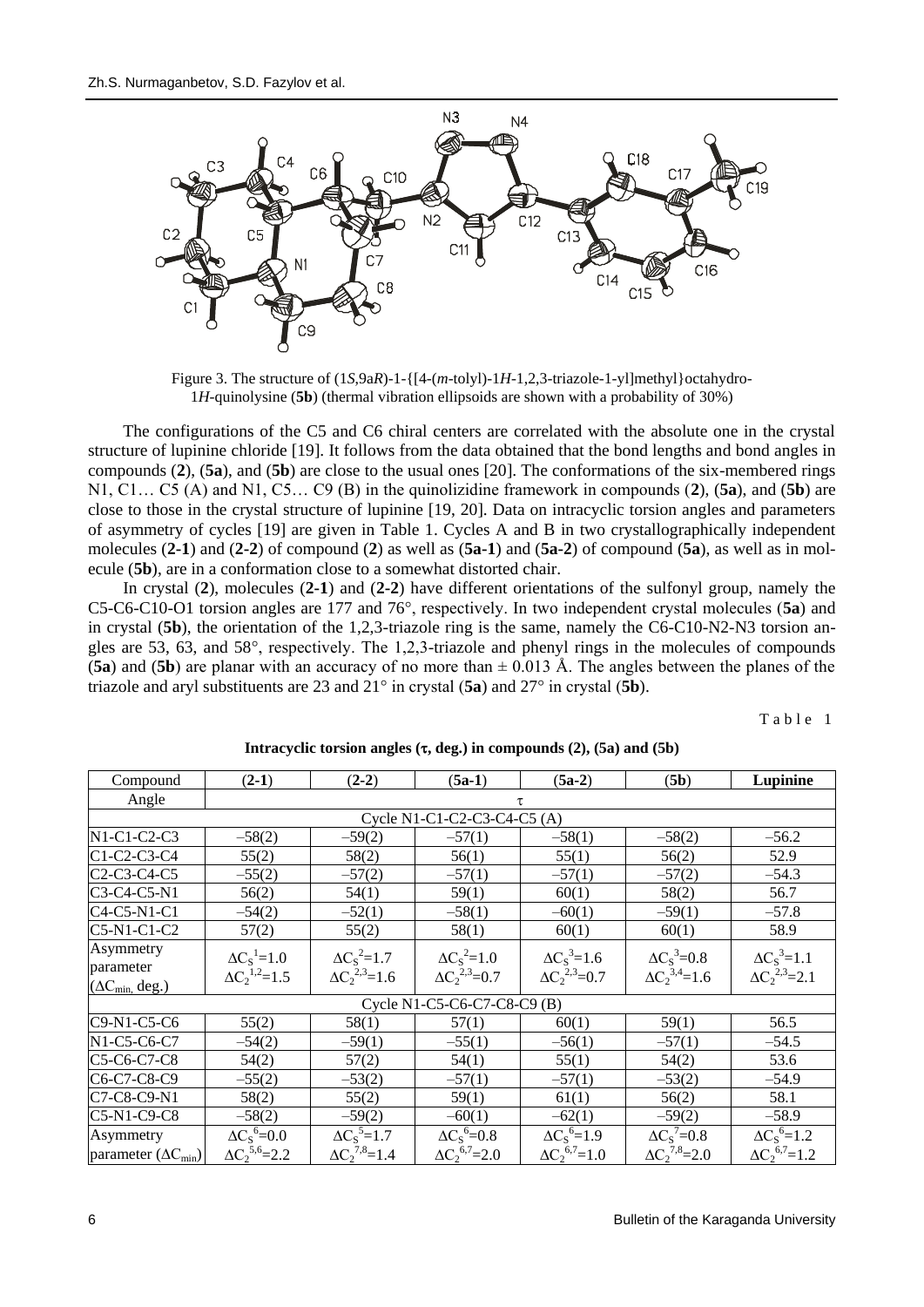The main crystallographic data and characteristics of the X-ray diffraction experiment of compounds (**2**), (**5a**) and (**5b**) are presented in Table 2. The X-ray structural analysis data were deposited in the form of a CIF file at the Cambridge Crystallographic Data Center (deposit CCDC 2087146).

#### Table 2

| Compound                                                                        | (2)                           | (5a)                          | (5b)                          |
|---------------------------------------------------------------------------------|-------------------------------|-------------------------------|-------------------------------|
| Molecular formula                                                               | $C_{11}H_{21}NO_3S$           | $C_{38}H_{52}N_8O_2$          | $C_{19}H_{26}N_4$             |
| $\cal M$                                                                        | 247.35                        | 652.87                        | 309.43                        |
| Syngonia                                                                        | Triclinic                     | Monoclinic                    | Monoclinic                    |
|                                                                                 | 293                           | 293                           | 293                           |
| $\frac{T}{a}$ , $\frac{\lambda}{b}$ , $\frac{\lambda}{c}$ , $\frac{\lambda}{c}$ | 5.435(3)                      | 5.5545(5)                     | 19.692(4)                     |
|                                                                                 | 8.766(3)                      | 17.804(2)                     | 5.6186(9)                     |
|                                                                                 | 14.395(5)                     | 17.840(2)                     | 16.185(3)                     |
| $\alpha$ , degrees                                                              | 97.90(3)                      | 90                            | 90                            |
| $\beta$ , degrees                                                               | 98.95(4)                      | 98.95(4)                      | 104.80(2)                     |
| $\gamma$ , degrees                                                              | 103.60(4)                     | 90                            | 90                            |
| $V, \mathring{A}^3; Z$                                                          | $647.6(5)$ ; 2                | 1762.6(3); 2                  | $1731.4(6)$ ; 4               |
| Space group                                                                     | P <sub>1</sub>                | P2 <sub>1</sub>               | 12                            |
| $D_{calc.}$ , $g/cm^3$                                                          | 1.268                         | 1.230                         | 1.191                         |
| $\mu$ , mm                                                                      | 2.180                         | 0.618                         | 0.558                         |
| Number of measured reflections                                                  | 3594                          | 7368                          | 7134                          |
| Number of independent reflections                                               | 2746                          | 5281                          | 3358                          |
|                                                                                 | $R(int) = 0.0826$             | $(R(int) = 0.0939)$           | $(R(int) = 0.0203)$           |
| Reflections observed $(I \geq 2\sigma(I))$                                      | 1493                          | 3088                          | 1225                          |
| Number of refined parameters                                                    | 292                           | 436                           | 210                           |
| $T_{min}$ , $T_{max}$ (multiscan)                                               | 0.38568, 1.00000              | 0.92224, 1.00000              | 0.37817, 1.00000              |
| F(000)                                                                          | 268                           | 704                           | 284                           |
| Area $θ$ , degrees                                                              | $5.279 \le \theta \le 76.035$ | $3.509 \le \theta \le 76.092$ | $2.916 \le \theta \le 27.934$ |
| $R_1$ , w $R_2$ ( $I \geq 2\sigma(I)$                                           | 0.0826, 0.1956                | 0.0935, 0.2264                | 0.1080, 0.2861                |
| $R_1$ , w $R_2$ (whole array)                                                   | 0.1269, 0.2444                | 0.1333, 0.2786                | 0.1968, 0.3817                |
| GooF                                                                            | 0.963                         | 1.057                         | 0.983                         |
| $\Delta \rho_{\text{max}} \Delta \rho_{\text{min}} e / \AA^3$                   | $0.298, -0.624$               | $0.411, -0.209$               | $0.261, -0.226$               |

**Crystallographic data and characteristics of an X-ray diffraction experiment for compounds (2), (5a) and (5b)**

### *Conclusion*

In this work, the optimal conditions for the modification of the structure of the alkaloid lupinine at the hydroxymethylene group C-1 of the quinolizidine backbone have been proposed and developed. As a result of these studies, potentially bioactive 1,2,3-triazole derivatives of lupinine have been obtained for the first time in high yields. The application of the "click"-reaction technique allowed the synthesis of lupinine azide and its 1,3-dipolar [3+2]-cycloaddition to various alkynes.

The reactions were carried out in the presence of an aqueous solution of  $CuSO<sub>4</sub>$  and sodium ascorbate in DMF. The developed conditions allowed the corresponding 4-substituted  $(1S, 9aR)$ -1- $[(1,2,3-*triaz*ol-*triaz*ol-*triaz*ol-*triaz*ol-*triaz*ol-*triaz*ol-*triaz*ol-*triaz*ol-*triaz*ol-*triaz*ol-*triaz*ol-*triaz*ol-*triaz*ol-$ 1-yl)methyl]octahydro-2*H*-quinolysines to be synthesized in good yields. New synthesized lupinine derivatives with a 1,2,3-triazole fragment can provide additional ligand-receptor interactions of a biologically active substrate, and thereby change the selectivity of the substrate biological action. The complex use of modern physicochemical methods, namely one-dimensional <sup>1</sup>H-, <sup>13</sup>C- NMR spectra and two-dimensional COSY  $({}^{1}H^{-1}H)$  and HMQC ( ${}^{1}H^{-13}C$ ) spectra, as well as XRD analysis made it possible to unambiguously establish the structure of the new 4-substituted (1*S*,9a*R* )-1-[(1,2,3-triazol-1-yl)methyl]octahydro-1*H*-quinolysines of lupinine. X-ray structural analysis data for synthesized compounds were deposited in the form of CIF files at the Cambridge Crystallographic Data Center (CCDC deposit for **2** is 2087144, for **5a** is 2087145, for **5b** is 2087146).

### *Acknowledgments*

The work was carried out within the framework of the project No. АР08855567 on grant financing of the Science Committee of the Ministry of Education and Science of the Republic of Kazakhstan.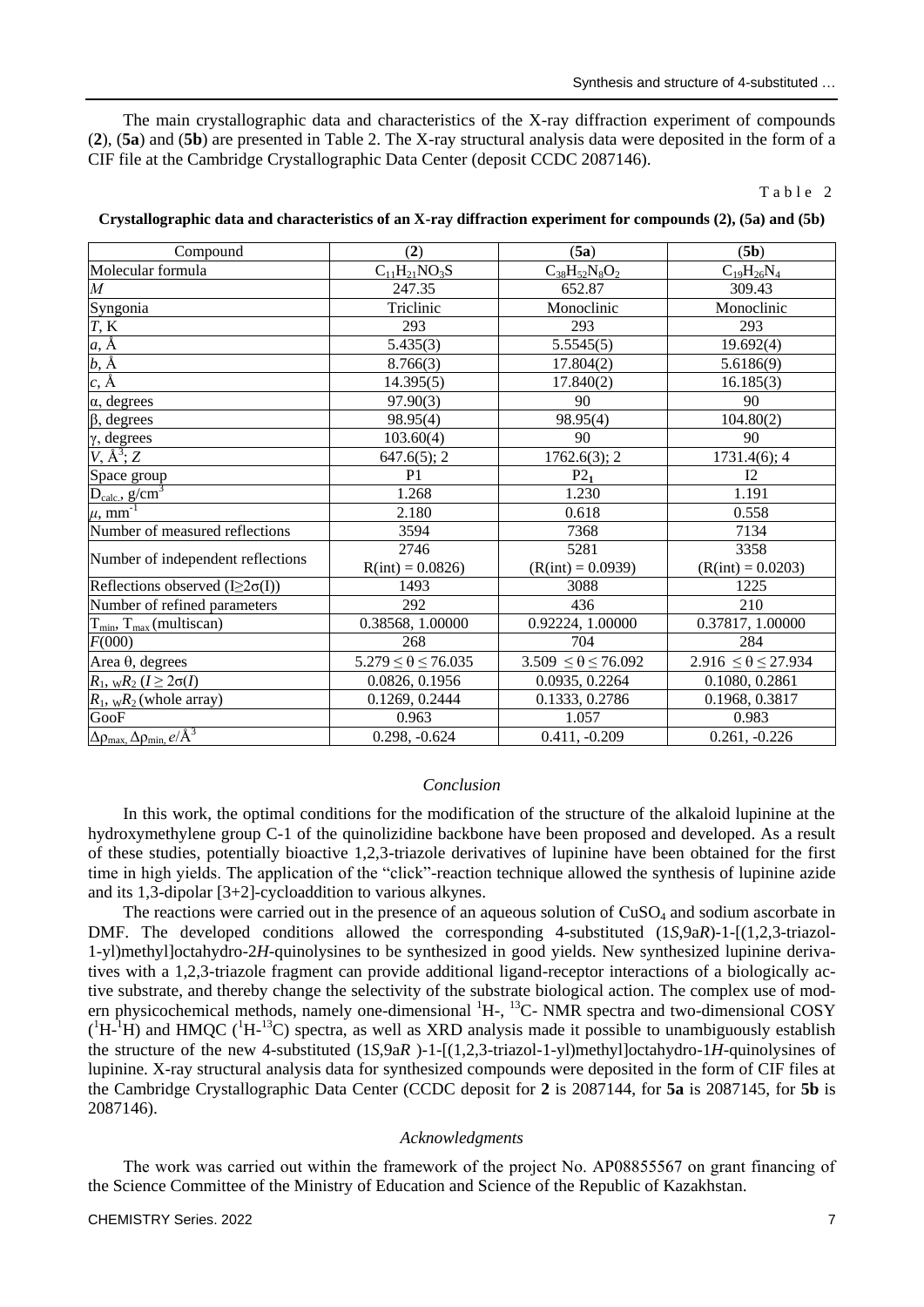#### References

1 1 Michael J.P. Indolizidine and quinolizidine alkaloids / J.P. Michael // Nat. Prod. Rep. — 2008. — V. 25. — P. 139–165. <https://doi.org/10.1039/b612166g>

2 Romeo F.V. Characterization and Antimicrobial Activity of Alkaloid Extracts from Seeds of Different Genotypes of Lupinus spp. / F.V. Romeo, S. Fabroni, G. Ballistreri, S. Muccilli, A. Spina, P. Rapisarda // Sustainability. — 2018. — V. 10, No. 3. -P. 788–799[. https://doi.org/10.3390/su10030788](https://doi.org/10.3390/su10030788)

3 Tuzimski T. Application of HPLC-DAD for In Vitro Investigation of Acetylcholinesterase Inhibition Activity of Selected Isoquinoline Alkaloids from Sanguinaria Canadensis Extracts / T. Tuzimski, A. Petruczynik // Molecules. — 2021. — V. 26. — P. 1–13[. https://doi.org/10.3390/molecules26010230](https://doi.org/10.3390/molecules26010230)

4 Газалиев А.М. Новые биоактивные производные алкалоидов / А.М. Газалиев, М.Ж. Журинов, С.Д. Фазылов. — Алма-Ата: Ғылым, 1992. — 208 с.

5 Тлeгенов Р.Т. Синтез 8-бензодиоксановых азометинов алкалоида лупинина / Р.Т. Тлегенов // Химия природных соединений. — 2007. — № 4. — С. 407–408. <https://doi.org/10.1007/s10600-007-0176-0>

6 Абдувахабов A.A. Лупинин / A.A. Абдувахабов, Д.Н. Далимов, К.У. Утениязов, Х.А. Асланов. — Нукус, 1993. — 198 с.

7 Нуркенов О.А. Синтез, строение и свойства новых *О*-ацилпроизводных алкалоида лупинина / О.А. Нуркенов, Ж.С. Нурмаганбетов, С.Д. Фазылов, Ж.Б. Сатпаева, К.М. Турдыбеков, Т.М. Сейлханов, С.А. Талипов // Химия природных соединений. — 2019. — № 3. — С. 434–436. <https://doi.org/10.1007/s10600-019-02726-3>

8 Тлегенов Р.Т. Синтез новых диалкиламиноуксусных эфиров алкалоида лупинина / Р.Т. Тлегенов // Химия и химическая технология. — 2007. — Т. 50, № 12. — С. 125–127.

9 Тилябаев З. Синтез фосфорилированных производных алкалоидов, их структура, биологическая активность и перспективы практического использования / З. Тилябаев, М.Б. Гафуров, Д.Н. Далимов, А.А. Абдувахабов. — Ташкент: ФАН, 2017. — 185 с.

10 Nurkenov O.A. Study of supramolecular inclusion complexes of pseudoephedrine, lupinine, anabasine and cytisine with betacyclodextrin by NMR spectroscopy / O.A. Nurkenov, T.M. Seilkhanov, S.D. Fazylov, A.Z. Issayeva, O.T. Seilkhanov, L.M. Vlasova // Bulletin of the University of Karaganda – Chemistry. — 2019. — Vol. 94. — P. 19–28. <https://doi.org/10.31489/2019Ch2/19-28>

11 Криволапов В.П. 1,2,3-Триазол и его производные. Развитие методов формирования триазольного кольца / В.П. Криволапов, О.П. Шкурко // Успехи химии. — 2005. — Т. 74, № 4. — С. 369–410. <https://doi.org/10.1070/RC2005v074n04ABEH000893>

12 Косенко И.Д. Синтез 1,4-дизамещенных 1,2,3-триазолов на основе бис(1,2-дикарболлид)кобальта // И.Д. Косенко, И.А. Лобанова, Л.А. Чекулаева, И.А. Годовиков, В.И. Брегадзе // Изв. АН, Cер. хим. — 2013. — № 2. — С. 497–503. <https://doi.org/10.1007/s11172-013-0069-2>

13 Katritzky A.R. 1,2,3-Triazole formation under mild conditions via 1,3-dipolar cycloaddition of acetylenes with azides / A.R. Katritzky, Y. Zhang, S.K. Singh // Heterocycles. — 2003. — V. 60, No. 5. — P. 1225-1239. [https://doi.org/10.3987/REV-02-](https://doi.org/10.3987/REV-02-562) [562](https://doi.org/10.3987/REV-02-562)

14 Tornoe C.W. Peptidotriazoles on solid phase: 1,2,3-triazoles by regiospecific copper (I)-catalyzed 1,3-dipolar cycloadditions of terminal alkynes to azides / C.W. Tornoe, C. Christensen, M. Mendal // J. Org. Chem. — 2002. — 67. — P. 3057–3064. <https://doi.org/10.1021/jo011148j>

15 Koziol A.E. Structure of the alkaloid lupinine / A.E. Koziol, Z. Kosturkiewicz, H. Podkowinska // Acta crystallogr. — 1978. — V. 34. — P. 3491–3494.

16 Duax W.L. Atlas of Steroid Structure / W.L. Duax, D.A. Norton. — New-York: IFI/Plenum, 1975. — P. 18.

17 Каторов Д.В. Синтез энергоемких производных 1,2,3-триазолов из α-нитроазидов / Д.В. Каторов, А.В. Якушков, Г.Ф. Рудаков, В.Ф. Жилин // Успехи в химии и химической технологии. — 2007. — Т. 21, № 5. — С. 20–23.

18 Бакулев В.А. NH-1,2,3-триазолы: синтез и реакции с электрофильными реагентами / В.А. Бакулев, Т.В. Березкина // Химия гетероциклических соединений. — 2016. — Т. 52, № 1. — С. 4–6.<https://doi.org/10.1007/s10593-016-1821-y>

19 Koziol A.E. Structure of (-)-lupinine / A.E. Koziol, M. Gdaniec, Z. Kosturkiewicz // Acta Crystallogr. — 1980. — V. 36. — P. 980–981.

20 Allen F.H. Tables of bond lengths determined by X-ray and neutron diffraction / F.H. Allen, O. Kennard, D.G. Watson, L. Brammer, A.G. Orpen, R. Taylor // J. Chem. Soc. Perkin Trans. — 1987. — V. 2. — P. 1–19.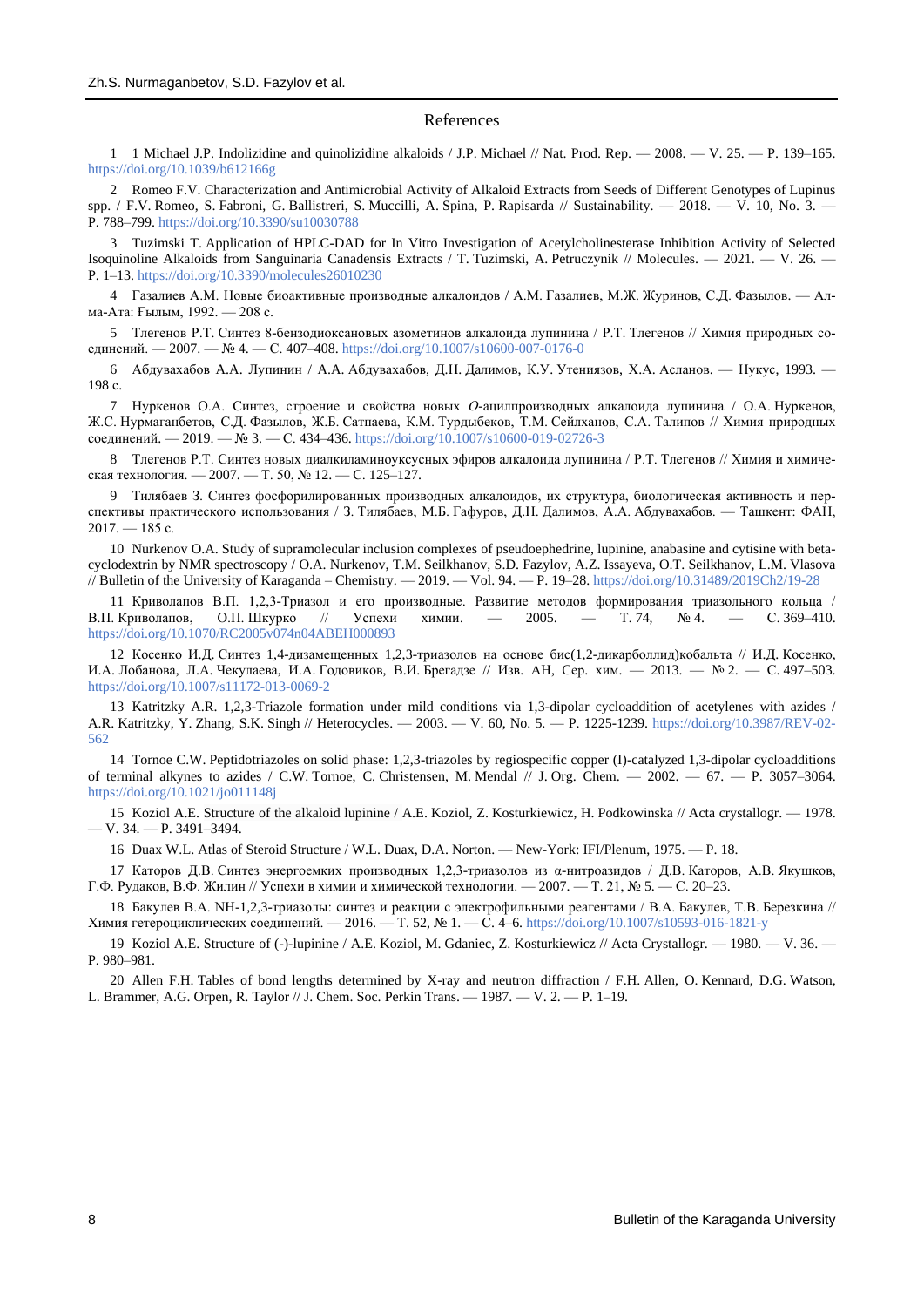# Ж.С. Нұрмағанбетов, С.Д. Фазылов, Қ.М. Тұрдыбеков, О.А. Нүркенов, Д.М. Тұрдыбеков, Г.К. Mұқышева, Е.В. Минаева, Г. Хабдолда

## **Лупининнің 4-орынбасылған (1***S***,9***a***R)-1-[(1,2,3-триазол-1-ил)метил] октагидро-1***Н***-хинолизиндерінің синтезі және құрылысы**

Мақалада лупинин алкалоидының 1,4-алмастырылған 1*Н*-1,2,3-триазол туындылары қатарының синтездеу және рентгендік құрылымдық ерекшеліктерін зерттеу нәтижелері келтірілген. Лупинин алкалоидының химиялық модификациясы хинолизин қаңқасының С-1 орналасқан гидроксиметилен тобы бойынша жүзеге асырылды. Реакциялар бірнеше кезеңде жүргізілді. Лупининнің метансульфохлоридпен хлорлы метиленде триэтиламин қатысуымен өзара әрекеттесуі кезінде жоғары шығымдылығы бар (93 %) (октагидро-2*H*-хинолизин-1-илметил)метансульфонат оңай түзілетіні көрсетілген. Осы қосылысты диметилформамид ерітіндісінде натрий азидімен ары қарай қыздырып өңдеу нәтижесінде 61% шығыммен 1-(азидометр)октагидро-2*H*-хинолизиннің түзілуі жүреді. Жаңа азидтің сулы СuЅО<sup>4</sup> және натрий аскорбаты қатысуымен диметилформамид ерітіндісінде әртүрлі сипаттағы терминалдық алкиндермен өзара әрекеттесуі кезінде сәйкес 4-алмастырылған (1*S*,9a*R*)-1- [(1,2,3-триазол-1-ил)метил]октагидро-1*Н*-хинолизиндер түзілуі мүмкін екендігі анықталды. Триазол циклінің С-4 жағдайында әртүрлі арил алмастырғыштары бар лупининнің жаңа 1,2,3-триазол туындылары алынды. Реакцияның жоғары селективтілігі Шарплес катализаторының әсер ету механизмімен түсіндіріледі. Рентгенқұрылымдық талдау әдісімен лупинин метансульфонаты, 4-арилтриазолилметил-октагидрохинолизиндер молекулаларының кеңістіктік құрылымы анықталды. CIF файлдары түріндегі жаңа қосылыстарды рентгенқұрылымдық талдау деректері Кембридждегі кристаллқұрылымдық деректер орталығында сақталған.

*Кілт сөздері:* хинолизинді алкалоидтар, лупинин, азидтер, триазолдар, метансульфонил хлориді, терминалды алкиндер, 1,3-диполярлы циклоқосылу реакциясы, РҚА.

## Ж.С. Нурмаганбетов, С.Д. Фазылов, К.М. Турдыбеков, О.А. Нуркенов, Д.М. Турдыбеков, Г.К. Мукушева, Е.В. Минаева, Г. Хабдолда

# **Синтез и строение 4-замещенных (1***S***,9a***R***)-1-[(1,2,3-триазол-1-ил)метил]октагидро-1***Н***-хинолизинов лупинина**

В статье приведены результаты исследований синтезу и рентгеноструктурному исследованию особенностей строения ряда 1,4-дизамещенных 1*Н*-1,2,3-триазоловых производных алкалоида лупинина. Химическая модификации алкалоида лупинина осуществлялась по гидроксиметиленовой группе в положении С-1 хинолизинового остова. Реакции проводились в несколько стадий. Показано, что при взаимодействии лупинина с метансульфохлоридом в присутствии триэтиламина в хлористом метилене гладко образуется (октагидро-2*H*-хинолизин-1-илметил)метансульфонат с высоким выходом (93 %). Последующая обработка данного соединения действием азида натрия в среде диметилформамида при нагревании проводит к образованию 1-(азидометил)октагидро-2*H*-хинолизина с выходом 61 %. Установлено, что при взаимодействии нового азида с терминальными алкинами различной природы в присутствии водного CuSO<sub>4</sub> и аскорбата натрия в диметилформамиде могут быть образованы соответствующие 4-замещенные (1*S*,9a*R*)-1-[(1,2,3-триазол-1-ил)метил]октагидро-1*Н*-хинолизины. Получены новые 1,2,3-триазоловые производных лупинина, содержащие различные арильные заместители в положении С-4 триазольного цикла. Высокая селективность реакции объяснена механизмом действия катализатора Шарплеса. Методом рентгеноструктурного анализа установлено пространственное строение молекул метансульфоната лупинина, 4-арилтриазолилметил-октагидрохинолизинов. Данные рентгеноструктурного анализа новых соединений в виде CIF файлов депонированы в Кембриджском центре кристаллоструктурных данных.

*Ключевые слова:* хинолизиновые алкалоиды, лупинин, азиды, триазолы, метансульфонил хлорид, терминальные алкины, реакция 1,3-диполярного циклоприсоединения, РСА.

#### References

1 1 Michael, J.P*.* (2008). Indolizidine and quinolizidine alkaloids. *Nat. Prod. Rep.*, 25, 139–165. <https://doi.org/10.1039/b612166g>

2 Romeo, F.V., Fabroni, S., Ballistreri, G., Muccilli, S., Spina, A., & Rapisarda, P. (2018). Characterization and Antimicrobial Activity of Alkaloid Extracts from Seeds of Different Genotypes of Lupinus spp. *Sustainability*, 10(3), 788–799. <https://doi.org/10.3390/su10030788>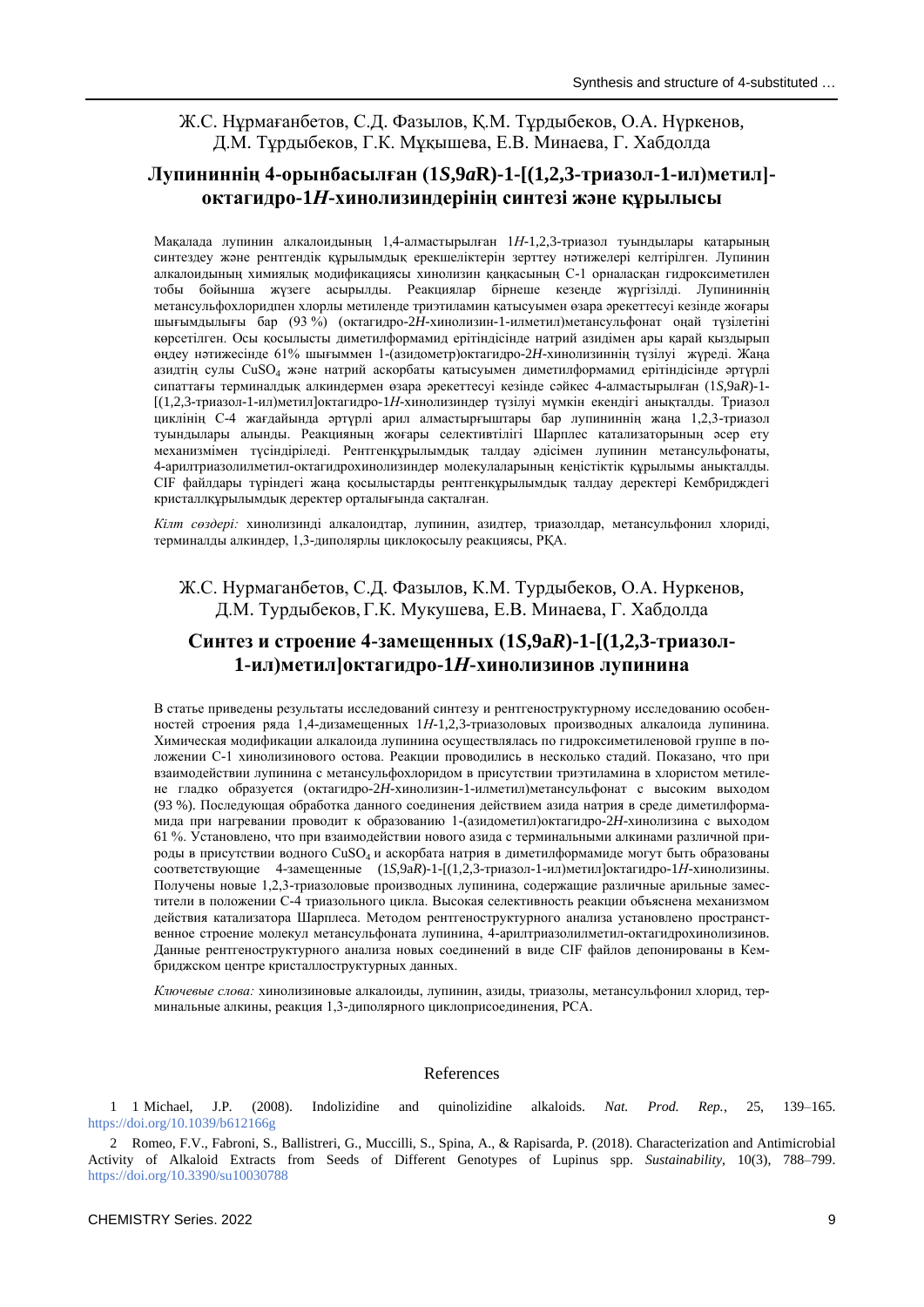3 Tuzimski, T., & Petruczynik, A. (2021). Application of HPLC-DAD for In Vitro Investigation of Acetylcholinesterase Inhibition Activity of Selected Isoquinoline Alkaloids from *Sanguinaria canadensis* Extracts. *Molecules*, 26, 1–13. <https://doi.org/10.3390/molecules26010230>

4 Gazaliev, A.M., Zhurinov, M.Zh., & Fazylov. S.D. (1992). *Novye bioaktivnye proizvodnye alkaloidov [New bioactive derivatives of alkaloids]*. Alma-Ata: Gylym [in Russian].

5 Tlegenov, R.T. (2007). Synthesis of 8-benzodioxane azomethines of the alkaloid lupinine. *Chemistry of Natural Compounds*, 43(4), 499–500. <https://doi.org/10.1007/s10600-007-0176-0>

6 Abduvakhabov, A.A., Dalimov, D.N., Uteniyasov K.U., & Aslanov, H.A. (1993). *Lupinine [Lupinine]*. Nukus [in Russian].

7 Nurkenov, O.A., Nurmaganbetov, Zh.S., Fazylov, S.D., Satpaeva, Zh.B., Turdybekov, K.M., Seilkhanov, T.M., & Talipov, S.A. (2019). Synthesis, structure, and properties of new lupinine O-acyl derivatives. *Chemistry of Natural Compounds*, 55(3), 506– 508 [in Russian]. <https://doi.org/10.1007/s10600-019-02726-3>

8 Tlegenov, R.T. (2007). Sintez novyh dialkilaminouksusnyh efirov alkaloida lupinina. *Himiya i himicheskaya tekhnologiya*, 50(12), 125–127 [in Russian].

9 Tilyabaev, Z., Gafurov, M.B., Dalimov, D.N., & Abduvahabov. A.A. (2017). Sintez fosforilirovannyh proizvodnyh alkaloidov, ih struktura, biologicheskaya aktivnost' i perspektivy prakticheskogo ispol'zovaniya. Tashkent: FAN [in Russian].

10 Nurkenov, O.A., Seilkhanov, T.M., Fazylov, S.D., Issayeva, A.Z., Seilkhanov, O.T., & Vlasova, L.M. (2019). Study of supramolecular inclusion complexes of pseudoephedrine, lupinine, anabasine and cytisine with beta-cyclodextrin by NMR spectroscopy. *Bulletin of the University of Karaganda-Chemistry,* 94, 19–28. <https://doi.org/10.31489/2019Ch2/19-28>

11 Krivolapov, V.P., & Shkurko, O.P. (2005). 1,2,3-Triazol i ego proizvodnye. Razvitie metodov formirovaniya triazol'nogo kol'ca [1,2,3-Triazole and its derivatives. Development of methods for forming a triazole ring]. *Uspekhi himii. – Advances in Chemistry*, 74(4), 369–410 [in Russian].<https://doi.org/10.1070/RC2005v074n04ABEH000893>

12 Kosenko, I.D., Lobanova, I.A., Chekulaeva, L.A., Godovikov, I.A., & Bregadze V.I. (2013). Synthesis of 1,4-disubstituted 1,2,3-triazoles based on cobalt bis(1,2-dicarbollide). *[Russian Chemical Bulletin](https://elibrary.ru/contents.asp?id=33985581)*, 62(2), 497–503. [https://doi.org/10.1007/s11172-013-](https://doi.org/10.1007/s11172-013-0069-2) [0069-2](https://doi.org/10.1007/s11172-013-0069-2)

13 Katritzky, A.R., Zhang, Y., & Singh, S.K. (2003). 1,2,3-Triazole formation under mild conditions via 1,3-dipolar cycloaddition of acetylenes with azides. *Heterocycles,* 60(5), 1225–1239. <https://doi.org/10.3987/REV-02-562>

14 Tornoe, C.W., Christensen, C., & Mendal, M. (2002). Peptidotriazoles on solid phase: 1,2,3-triazoles by regiospecific copper (I)-catalyzed 1,3-dipolar cycloadditions of terminal alkynes to azides. *J. Org. Chem.*, 67, 3057–3064. <https://doi.org/10.1021/jo011148j>

15 Koziol, A.E., Kosturkiewicz, Z., & Podkowinska, H. (1978). Structure of the alkaloid lupinine. *Acta crystallogr.*, 34, 3491– 3494.

16 Duax, W.L., & Norton, D.A. (1975). Atlas of Steroid Structure. New-York: IFI/Plenum.

17 Katorov, D.V., Yakushkov, A.V., Rudakov, G.F., & Zhilin V.F. (2007). Sintez energoemkih proizvodnyh 1,2,3-triazolov iz α-nitroazidov. *Uspekhi v himii i himicheskoj tekhnologii*, 21(5), 20–23 [in Russian].

18 Bakulev, V.A., & Beryozkina, T.A. (2016). NH-1,2,3-triazoles: synthesis and reactions with electrophilic agents. *Chemistry of Heterocyclic Compounds*, 52(4), 4-6. <https://doi.org/10.1007/s10593-016-1821-y>

19 Koziol, A.E., Gdaniec, M., & Kosturkiewicz, Z. (1980). Structure of (-)-lupinine. *Acta Crystallogr.*, 36, 980–981.

20 Allen, F.H., Kennard, O., Watson, D.G., Brammer, L., Orpen, A.G., & Taylor, R. (1987). Tables of bond lengths determined by X-ray and neutron diffraction. *J. Chem. Soc. Perkin Trans.*, 2, P. 1–19.

#### Information about authors

**Nurmaganbetov, Zhangeldy Seitovich** — Candidate of chemical sciences, Associate Professor, Institute of Organic Synthesis and Coal Chemistry, Alikhanov str. 1, 100008, Karaganda, Kazakhstan; е-mail: [nzhangeldy@yandex.ru;](mailto:nzhangeldy@yandex.ru) [https://orcid.org/0000-0002-0978-5663;](https://orcid.org/0000-0002-0978-5663)

**Fazylov, Serik Drakhmetovich** — Doctor of chemical sciences, Professor, Institute of Organic Synthesis and Coal Chemistry, Alikhanov str. 1, 100008, Karaganda, Kazakhstan; е-mail: [iosu8990@mail.ru;](mailto:iosu8990@mail.ru) [https://orcid.org/0000-0002-4240-6450;](https://orcid.org/0000-0002-4240-6450)

**Turdybekov, Koblandy Muboryakovich** — Doctor of chemical sciences, Professor, Karagandy University of the name of academician E.A. Buketov, Universitetskaya street, 28, 100024, Karaganda, Kazakhstan; e-mail: [xray-phyto@yandex.kz;](mailto:xray-phyto@yandex.kz) [https://orcid.org/0000-0001-9625-0060;](https://orcid.org/0000-0001-9625-0060)

**Nurkenov, Oralgazy Aktayevich** — Doctor of chemical sciences, Professor, Institute of Organic Synthesis and Coal Chemistry, Alikhanov str. 1, 100008, Karaganda, Kazakhstan; е-mail: [nurkenov\\_oral@mail.ru;](mailto:nurkenov_oral@mail.ru) [https://orcid.org/0000-0003-1878-2787;](https://orcid.org/0000-0003-1878-2787)

**Turdybekov, Dastan Mukhtarovich** — Candidate of chemical sciences, Karaganda Technical University, N. Nazarbayev str., 56, 100010, Karaganda, Kazakhstan; e-mail: [turdas@mail.ru;](mailto:turdas@mail.ru) [https://orcid.org/0000-0002-0245-022X;](https://orcid.org/0000-0002-0245-022X)